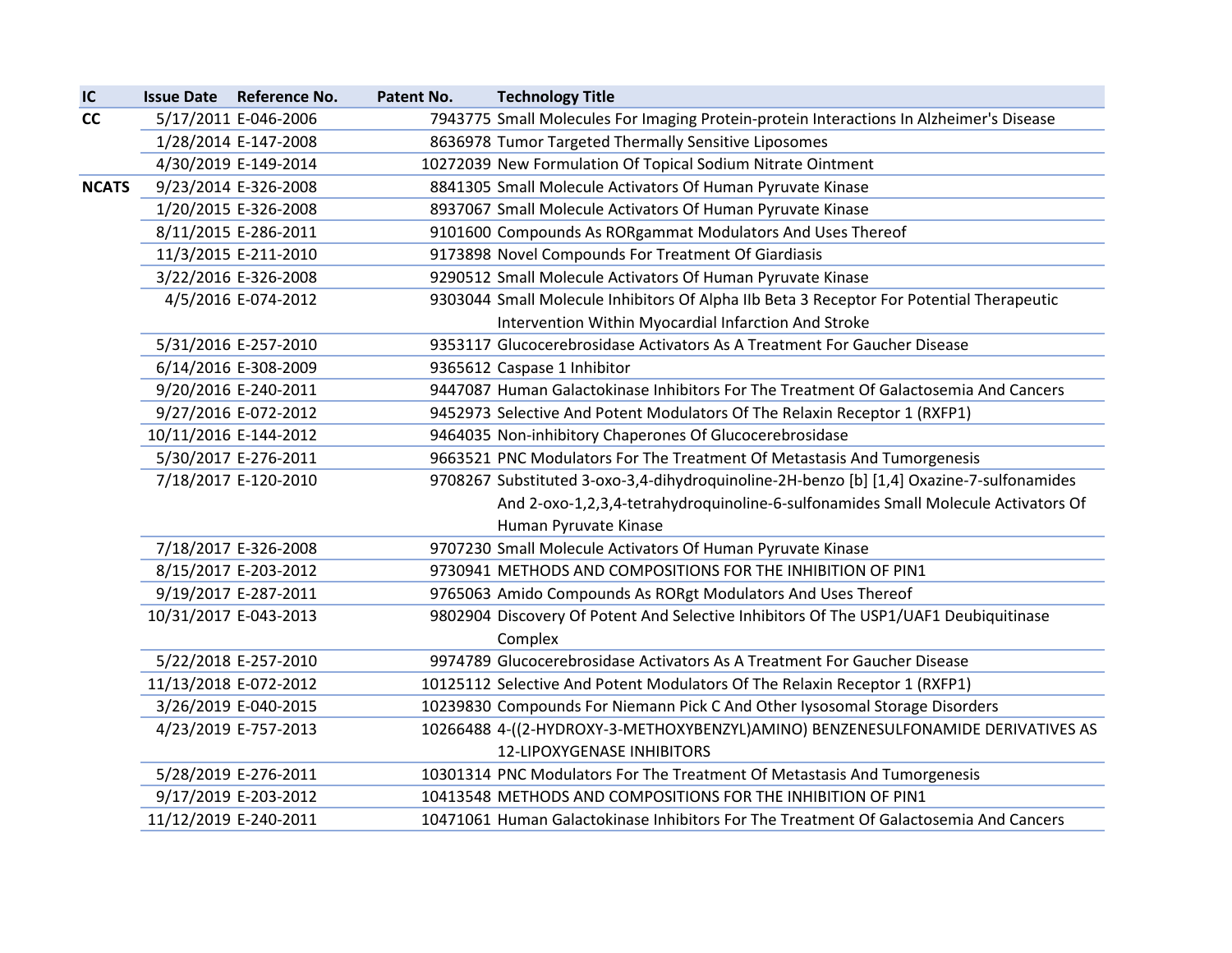|  | Patent No.                                                                                                                                                                                                                                                                                                                                                                                                                                                                                                                                     | <b>Technology Title</b>                                                                       |
|--|------------------------------------------------------------------------------------------------------------------------------------------------------------------------------------------------------------------------------------------------------------------------------------------------------------------------------------------------------------------------------------------------------------------------------------------------------------------------------------------------------------------------------------------------|-----------------------------------------------------------------------------------------------|
|  |                                                                                                                                                                                                                                                                                                                                                                                                                                                                                                                                                | 10752581 4-((2-HYDROXY-3-METHOXYBENZYL)AMINO) BENZENESULFONAMIDE DERIVATIVES AS               |
|  |                                                                                                                                                                                                                                                                                                                                                                                                                                                                                                                                                | <b>12-LIPOXYGENASE INHIBITORS</b>                                                             |
|  |                                                                                                                                                                                                                                                                                                                                                                                                                                                                                                                                                | 6936639 NITROXYL PROGENITORS IN THE TREATMENT OF HEART FAILURE                                |
|  |                                                                                                                                                                                                                                                                                                                                                                                                                                                                                                                                                | 7109323 Formulation of Boronic Acid Compounds                                                 |
|  |                                                                                                                                                                                                                                                                                                                                                                                                                                                                                                                                                | 7205334 CHONDROPSIN-CLASS ANTITUMOR V-ATPASE INHIBITOR COMPOUNDS,                             |
|  |                                                                                                                                                                                                                                                                                                                                                                                                                                                                                                                                                | COMPOSITIONS AND METHODS OF USE THEREOF.                                                      |
|  |                                                                                                                                                                                                                                                                                                                                                                                                                                                                                                                                                | 7300940 Second Generation Integrin Avb3 Antagonists For Use In Imaging And Therapy            |
|  |                                                                                                                                                                                                                                                                                                                                                                                                                                                                                                                                                | 7476692 Novel And Stable Pharmaceutical Formulations Of L-threo-dihydrosphingosine            |
|  |                                                                                                                                                                                                                                                                                                                                                                                                                                                                                                                                                | ("Safingol")                                                                                  |
|  |                                                                                                                                                                                                                                                                                                                                                                                                                                                                                                                                                | 7495100 Synthesis Of Indenoisoquinolines                                                      |
|  |                                                                                                                                                                                                                                                                                                                                                                                                                                                                                                                                                | 7521475 CHONDROPSIN-CLASS ANTITUMOR V-ATPASE INHIBITOR COMPOUNDS,                             |
|  |                                                                                                                                                                                                                                                                                                                                                                                                                                                                                                                                                | COMPOSITIONS AND METHODS OF USE THEREOF.                                                      |
|  |                                                                                                                                                                                                                                                                                                                                                                                                                                                                                                                                                | 7574340 Novel Small Molecule Inhibitors Of Botulinum Neurotoxin Metalloprotease Activity      |
|  |                                                                                                                                                                                                                                                                                                                                                                                                                                                                                                                                                | 7655694 Phytoestrogenic Isoflavone Compositions, Their Preparation, And Use Thereof For       |
|  |                                                                                                                                                                                                                                                                                                                                                                                                                                                                                                                                                | Protection Against Treatment of Radiation Injury                                              |
|  |                                                                                                                                                                                                                                                                                                                                                                                                                                                                                                                                                | 7807472 p-Toluenesulfonhydrazide Derivazation for Separation and Measurement of               |
|  |                                                                                                                                                                                                                                                                                                                                                                                                                                                                                                                                                | Endogenous Estrogen Metabolites by High-Performance Liquid                                    |
|  |                                                                                                                                                                                                                                                                                                                                                                                                                                                                                                                                                | 7811998 Identification Of Novel Derivatives Of Novobiocin That Have A Higher Affinity For     |
|  |                                                                                                                                                                                                                                                                                                                                                                                                                                                                                                                                                | Binding To Hsp90 Than The Parent Compound And Therefore Are More Potent As                    |
|  |                                                                                                                                                                                                                                                                                                                                                                                                                                                                                                                                                | Hsp90 Inhibitors                                                                              |
|  |                                                                                                                                                                                                                                                                                                                                                                                                                                                                                                                                                | 7863262 NITROXYL PROGENITORS IN THE TREATMENT OF HEART FAILURE                                |
|  |                                                                                                                                                                                                                                                                                                                                                                                                                                                                                                                                                | 7928079 Poly-saccharide-derived Nitric Oxide-releasing Carbon-bound Diazeniumdiolates         |
|  |                                                                                                                                                                                                                                                                                                                                                                                                                                                                                                                                                | 7960353 NOVOBIOCIN ANALOGUES AS NEUROPROTECTIVE AGENTS AND IN THE TREATMENT                   |
|  |                                                                                                                                                                                                                                                                                                                                                                                                                                                                                                                                                | OF AUTOIMMUNE DISORDERS                                                                       |
|  |                                                                                                                                                                                                                                                                                                                                                                                                                                                                                                                                                | 7964365 Method For Diagnosing And Monitoring The Progression Of Cancer By Measuring           |
|  |                                                                                                                                                                                                                                                                                                                                                                                                                                                                                                                                                | CMet Ectodomain Shed In Bodily Fluids                                                         |
|  |                                                                                                                                                                                                                                                                                                                                                                                                                                                                                                                                                | 8053443 Novel Indenoisoquinoline Derivatives As Anti-proliferative Agents In Cancer Treatment |
|  |                                                                                                                                                                                                                                                                                                                                                                                                                                                                                                                                                | 8143252 A New Series Of Thalidomide Analogs That Have Potent Anti-angiogenic Properties       |
|  |                                                                                                                                                                                                                                                                                                                                                                                                                                                                                                                                                | 8188055 Folate Ester Derivatives Of O6-Benzyl-2'-deoxyguanosine And O6-[4-                    |
|  |                                                                                                                                                                                                                                                                                                                                                                                                                                                                                                                                                | (hydroxymethyl)benzyl]guanine                                                                 |
|  |                                                                                                                                                                                                                                                                                                                                                                                                                                                                                                                                                | 8212011 Novobiocin Analogues                                                                  |
|  |                                                                                                                                                                                                                                                                                                                                                                                                                                                                                                                                                | 8212012 Novobiocin Analogues Having Modified Sugar Moieties                                   |
|  | Issue Date Reference No.<br>8/25/2020 E-757-2013<br>8/30/2005 E-273-2002<br>9/19/2006 E-116-2001<br>4/17/2007 E-191-2002<br>11/27/2007 E-170-2004<br>1/13/2009 E-087-2004<br>2/24/2009 E-112-2006<br>4/21/2009 E-191-2002<br>8/11/2009 E-276-2005<br>2/2/2010 E-195-2001<br>10/5/2010 E-103-2002<br>10/12/2010 E-065-2005<br>1/4/2011 E-273-2002<br>4/19/2011 E-279-2005<br>6/14/2011 E-065-2005<br>6/21/2011 E-261-2005<br>11/8/2011 E-029-2006<br>3/27/2012 E-080-2006<br>5/29/2012 E-200-2007<br>7/3/2012 E-065-2005<br>7/3/2012 E-065-2005 |                                                                                               |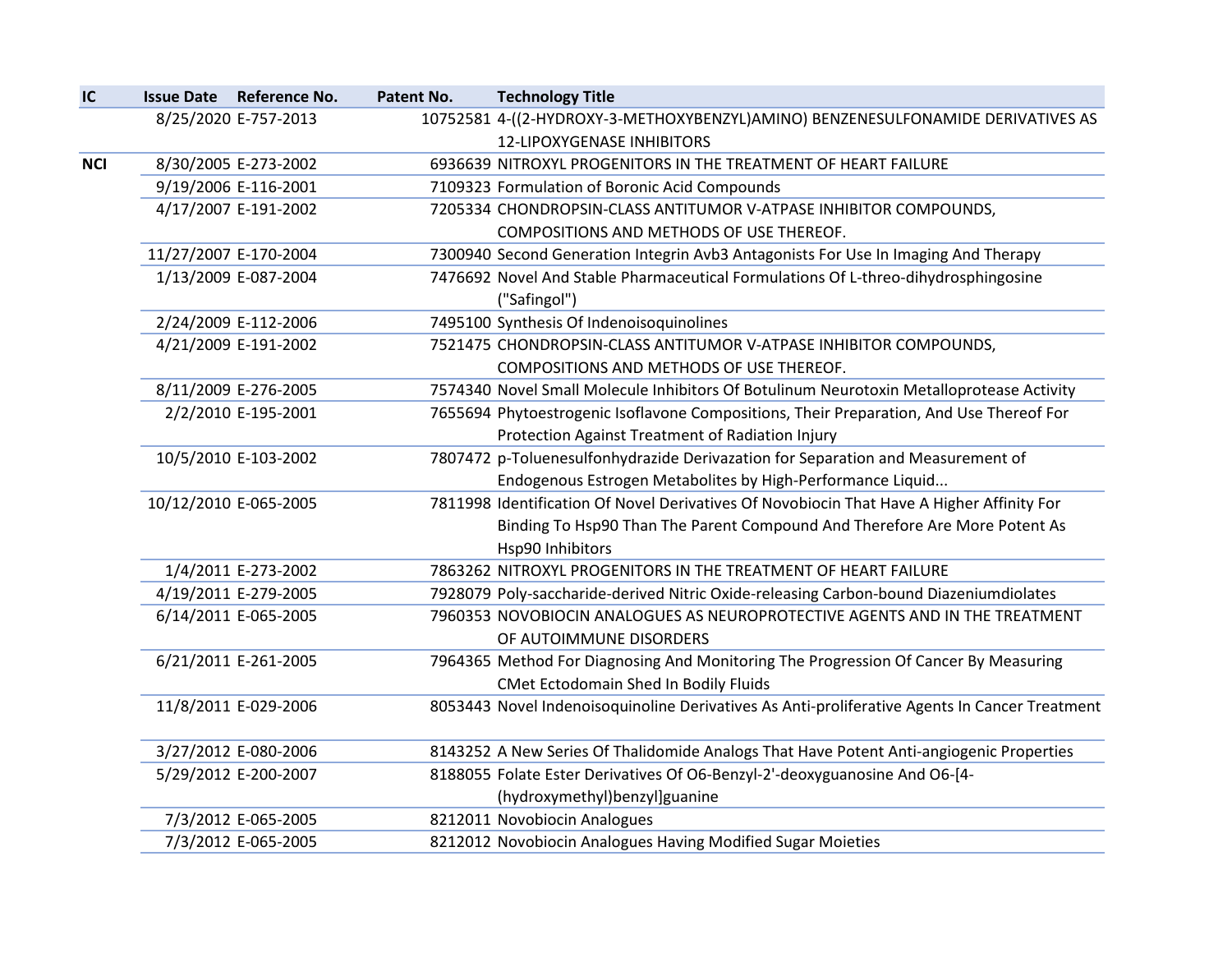|                       | Issue Date Reference No. | Patent No. | <b>Technology Title</b>                                                                                                                                                                                   |
|-----------------------|--------------------------|------------|-----------------------------------------------------------------------------------------------------------------------------------------------------------------------------------------------------------|
|                       | 8/14/2012 E-070-2005     |            | 8242160 Small Molecular Inhibitor Of Ubiquitin Activating Enzyme (E1)                                                                                                                                     |
|                       | 9/18/2012 E-175-2002     |            | 8268890 METHOD OF TREATING ISCHEMIA/REPERFUSION INJURY WITH NITROXYL ANION<br><b>DONORS</b>                                                                                                               |
|                       | 10/2/2012 E-191-2002     |            | 8278348 CHONDROPSIN-CLASS ANTITUMOR V-ATPASE INHIBITOR COMPOUNDS,<br>COMPOSITIONS AND METHODS OF USE THEREOF.                                                                                             |
|                       | 10/2/2012 E-247-2008     |            | 8278100 Use Of Lasonolide A To Induce Premature Chromosome Condensation And As A Novel<br>Anti-cancer Agent                                                                                               |
| 10/16/2012 E-226-2006 |                          |            | 8288530 Synthesis And Use Of Two Protected Variants Of The 1B4M DTPA                                                                                                                                      |
|                       | 11/6/2012 E-086-2007     |            | 8303960 Radiolabeling Of Affibody Molecules With F-18                                                                                                                                                     |
|                       | 11/6/2012 E-261-2005     |            | 8304199 Method For Diagnosing And Monitoring The Progression Of Cancer By Measuring<br>CMet Ectodomain Shed In Bodily Fluids                                                                              |
|                       | 4/2/2013 E-064-2008      |            | 8410292 Epoxy-guaiane Selective Renal Cancer Inhibitors                                                                                                                                                   |
|                       | 6/25/2013 E-315-2007     |            | 8470888 Novel Natural Product Inhibitors Of ABCG2                                                                                                                                                         |
| 12/17/2013 E-191-2002 |                          |            | 8609716 CHONDROPSIN-CLASS ANTITUMOR V-ATPASE INHIBITOR COMPOUNDS,<br>COMPOSITIONS AND METHODS OF USE THEREOF.                                                                                             |
| 12/31/2013 E-261-2005 |                          |            | 8617831 Method For Diagnosing And Monitoring The Progression Of Cancer By Measuring<br><b>CMet Ectodomain Shed In Bodily Fluids</b>                                                                       |
|                       | 3/18/2014 E-199-2002     |            | 8673888 Use of Depsipeptide in the Treatment of Renal Cell Carcinoma                                                                                                                                      |
|                       | 4/1/2014 E-073-2014      |            | 8686146 7-Azaindenoisoquinoline Topoisomerase I Inhibitors                                                                                                                                                |
|                       | 4/1/2014 E-183-2009      |            | 8686016 The Natural Product Schweinfurthin A And Synthetic Schweinfurthin Analogs<br>Specifically Inhibit NF1-null Cells And May Be Useful As A Therapy For<br>Neurofibromatosis Type 1.                  |
|                       | 5/6/2014 E-199-2010      |            | 8716295 Fluoroquinolone Derivatives As Inhibitors Of Human Tyrosyl-DNA Phosphodiesterase<br>(Tdp1)                                                                                                        |
|                       | 5/20/2014 E-295-2008     |            | 8729053 Novel Inhibitor Of NFkB                                                                                                                                                                           |
|                       | 9/9/2014 E-029-2006      |            | 8829022 Novel Indenoisoquinoline Derivatives As Anti-proliferative Agents In Cancer Treatment                                                                                                             |
|                       | 10/7/2014 E-133-2009     |            | 8853277 Use Of Tempol For Treatment Of Cancer                                                                                                                                                             |
| 10/21/2014 E-097-2006 |                          |            | 8865686 Tetracyclines And Derivatives As Inhibitors Of Human Tyrosyl-DNA-phosphodiesterase<br>(Tdp1)                                                                                                      |
|                       | 11/4/2014 E-138-2006     |            | 8877765 A Water Soluble Small Molecule Inhibitor Of P53 Degradation: Pyrimido[4,5]quinoline-<br>2,4(3H,10H)-dione,5-[[3-(dimethylamino)proopyl]amino]3,10-dimethyl-<br>, monohydrochloride (NCS # 373989) |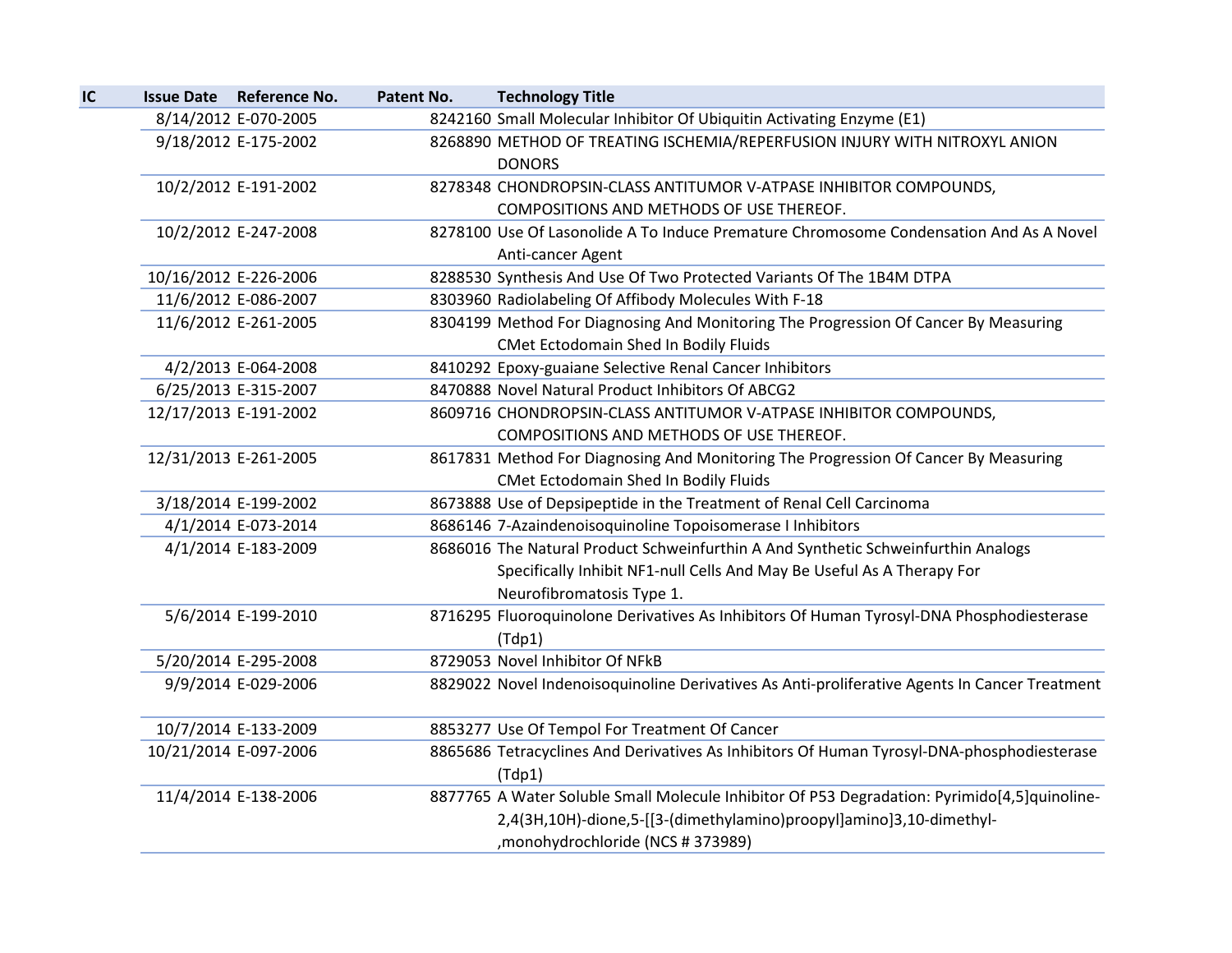| IC | <b>Issue Date Reference No.</b> | Patent No. | <b>Technology Title</b>                                                                       |
|----|---------------------------------|------------|-----------------------------------------------------------------------------------------------|
|    | 12/16/2014 E-211-2005           |            | 8912214 Inhibitors Of The Protein Kinase Chk2 To Abrogate Apoptosis And Sensitize Cancer      |
|    |                                 |            | Cells To DNA Targeted Therapies                                                               |
|    | 2/17/2015 E-287-2007            |            | 8957027 Deacetylase Inhibitor Therapy                                                         |
|    | 3/31/2015 E-081-2011            |            | 8993768 Hydroxytropolone Inhibitors Of HIV-1 And XMRV Ribonuclease H                          |
|    | 4/21/2015 E-131-2011            |            | 9012647 The Development Of Antioxidant NSAID For Chronic Treatment Of Diseases Related To     |
|    |                                 |            | Inflammation                                                                                  |
|    | 5/19/2015 E-073-2014            |            | 9034870 7-Azaindenoisoquinoline Topoisomerase I Inhibitors                                    |
|    | 9/1/2015 E-065-2005             |            | 9120774 NOVOBIOCIN ANALOGUES HAVING MODIFIED SUGAR MOIETIES                                   |
|    | 10/27/2015 E-220-2011           |            | 9168266 PARP-inhibitor/NO-donor Dual Prodrugs As Anticancer Agents                            |
|    | 12/8/2015 E-025-2010            |            | 9205091 Nitric Oxide-based Cancer Therapeutic Agents For Lung Cancers With Elevated Levels    |
|    |                                 |            | Of Reactive Oxygen Species (ROS) And/or Low Levels Of Antioxidant Defense/DNA                 |
|    |                                 |            | Repair Mechanisms.                                                                            |
|    | 12/22/2015 E-029-2006           |            | 9217010 Novel Indenoisoquinoline Derivatives As Anti-proliferative Agents In Cancer Treatment |
|    |                                 |            |                                                                                               |
|    | 1/19/2016 E-050-2010            |            | 9238069 Use Of Cucurbitacins And Withanolides To Sensitize Cancer Cells To The Cytotoxic      |
|    |                                 |            | <b>Effects Of Apo2L/TRAIL</b>                                                                 |
|    | 4/19/2016 E-315-2007            |            | 9314448 Novel Natural Product Inhibitors Of ABCG2                                             |
|    | 5/3/2016 E-082-2014             |            | 9328073 ALCOHOL-, DIOL-, AND CARBOHYDRATE-SUBSTITUTED INDENOISOQUINOLINES AS                  |
|    |                                 |            | <b>TOPOISOMERASE I INHIBITORS</b>                                                             |
|    | 7/12/2016 E-029-2006            |            | 9388211 Novel Indenoisoquinoline Derivatives As Anti-proliferative Agents In Cancer Treatment |
|    |                                 |            |                                                                                               |
|    | 7/26/2016 E-029-2006            |            | 9399660 Novel Indenoisoquinoline Derivatives As Anti-proliferative Agents In Cancer Treatment |
|    |                                 |            |                                                                                               |
|    | 1/10/2017 E-157-2012            |            | 9540471 Polyvinylpyrrolidone (povidone) Derivatives Capable Of Serving As Nitric Oxide Donors |
|    |                                 |            |                                                                                               |
|    | 1/10/2017 E-508-2013            |            | 9540415 Method For Inhibiting The Intestinal Farnesoid X Receptor To Decreases Obesity-       |
|    |                                 |            | Associated Non-Alcoholic Fatty Liver Disease (NAFLD)                                          |
|    | 6/13/2017 E-090-2014            |            | 9676788 Aza-englerin Analogues And Use In Cancer Therapy                                      |
|    | 6/13/2017 E-093-2013            |            | 9676771 Substituted 4-amino-N-(2,4-difluorobenzyl)-1-hydroxy-2-oxo-1,2-dihydro-1,8-           |
|    |                                 |            | naphthyridine-3-carboxamides With Improved Efficacy Against Viral Constructs                  |
|    |                                 |            | Harboring Mutant Strains Of HIV-1 Integrase                                                   |
|    | 4/10/2018 E-316-2007            |            | 9937217 Novel Natural Product Inhibitors Of ABCG2 From The Developmental Therapeutics         |
|    |                                 |            | <b>Program Compound Collection</b>                                                            |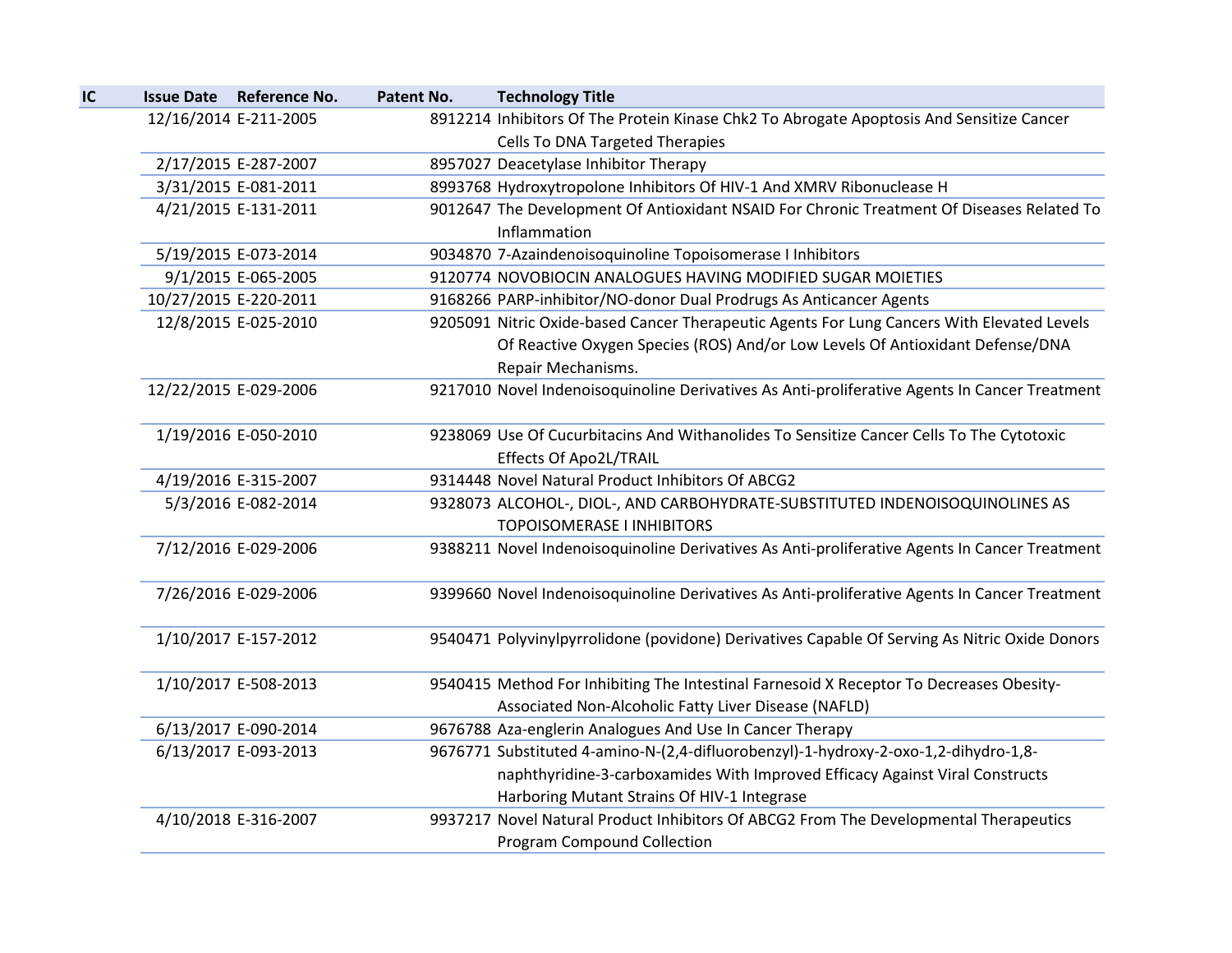| IC         | Issue Date Reference No. | Patent No. | <b>Technology Title</b>                                                                                         |
|------------|--------------------------|------------|-----------------------------------------------------------------------------------------------------------------|
|            | 9/11/2018 E-015-2011     |            | 10071945 A New Chemical Class Of Antiandrogen For The Treatment Of Castrate-resistant<br><b>Prostate Cancer</b> |
|            | 10/2/2018 E-292-2014     |            | 10086108 A Multiple Phase Transitioning Peptide Hydrogel For Use In Vascular Anastamosis                        |
|            | 11/20/2018 E-116-2014    |            | 10131659 Development Of Analogs Of Diphenylene Iodonium And Di-thienyl-iodonium As                              |
|            |                          |            | Inhibitors Of NADPH Oxidases And Other Flavin Dehydrogenases For The Treatment                                  |
|            |                          |            | And Prevention Of Cancer And Inflammation-related Conditions                                                    |
|            | 11/27/2018 E-111-2013    |            | 10137212 Hydroxomate-based Chelators For The Complexation Of Zr-89 For Nuclear Imaging Of                       |
|            |                          |            | Cancers                                                                                                         |
|            | 2/19/2019 E-093-2013     |            | 10208035 Substituted 4-amino-N-(2,4-difluorobenzyl)-1-hydroxy-2-oxo-1,2-dihydro-1,8-                            |
|            |                          |            | naphthyridine-3-carboxamides With Improved Efficacy Against Viral Constructs                                    |
|            |                          |            | Harboring Mutant Strains Of HIV-1 Integrase                                                                     |
|            | 3/19/2019 E-508-2013     |            | 10233209 Method For Inhibiting The Intestinal Farnesoid X Receptor To Decreases Obesity-                        |
|            |                          |            | Associated Non-Alcoholic Fatty Liver Disease (NAFLD)                                                            |
|            | 5/7/2019 E-271-2014      |            | 10280307 A New Class Of Stable Heptamethine Cyanine Fluorophores And Biomedical                                 |
|            |                          |            | <b>Applications Thereof</b>                                                                                     |
|            | 5/14/2019 E-072-2014     |            | 10287297 Renal Selective Unsaturated Englerin Analogues                                                         |
|            | 11/5/2019 E-019-2014     |            | 10464970 A Class Of Compounds That Bind To The HIV-1 Rev Response Element Much Tighter                          |
|            |                          |            | Than The Rev                                                                                                    |
|            | 11/5/2019 E-266-2015     |            | 10464881 Process For Preparing Z-endoxifen Of High Purity                                                       |
|            | 11/26/2019 E-176-2015    |            | 10487365 COMPOSITIONS AND METHODS FOR THE DETECTION AND TREATMENT OF CERVICAL                                   |
|            |                          |            | CANCER AND CERVICAL INTRAEPITHELIAL NEOPLASIA                                                                   |
|            | 2/11/2020 E-080-2014     |            | 10556916 Generation And Use Of Zr-89 Oxine Complex, A Long-lasting Cell Labeling Agent For                      |
|            |                          |            | Positron EmissionTomography (PET) Imaging                                                                       |
|            | 2/18/2020 E-245-2016     |            | 10561729 Improved Near-IR Light Antibody Drug Conjugates (ADCs)                                                 |
|            | 8/4/2020 E-208-2015      |            | 10730835 Thalidomide/lenolidomide/pomalidomide Analogs That Inhibit Inflammation,                               |
|            |                          |            | Angiogenesis                                                                                                    |
|            | 8/11/2020 E-015-2011     |            | 10737995 A New Chemical Class Of Antiandrogen For The Treatment Of Castrate-resistant                           |
|            |                          |            | <b>Prostate Cancer</b>                                                                                          |
|            | 8/11/2020 E-116-2014     |            | 10738047 Development Of Analogs Of Diphenylene Iodonium And Di-thienyl-iodonium As                              |
|            |                          |            | Inhibitors Of NADPH Oxidases And Other Flavin Dehydrogenases For The Treatment                                  |
|            |                          |            | And Prevention Of Cancer And Inflammation-related Conditions                                                    |
| <b>NEI</b> | 12/10/2013 E-220-2001    |            | 8603522 Nutritional Supplement to Treat Macular Degeneration                                                    |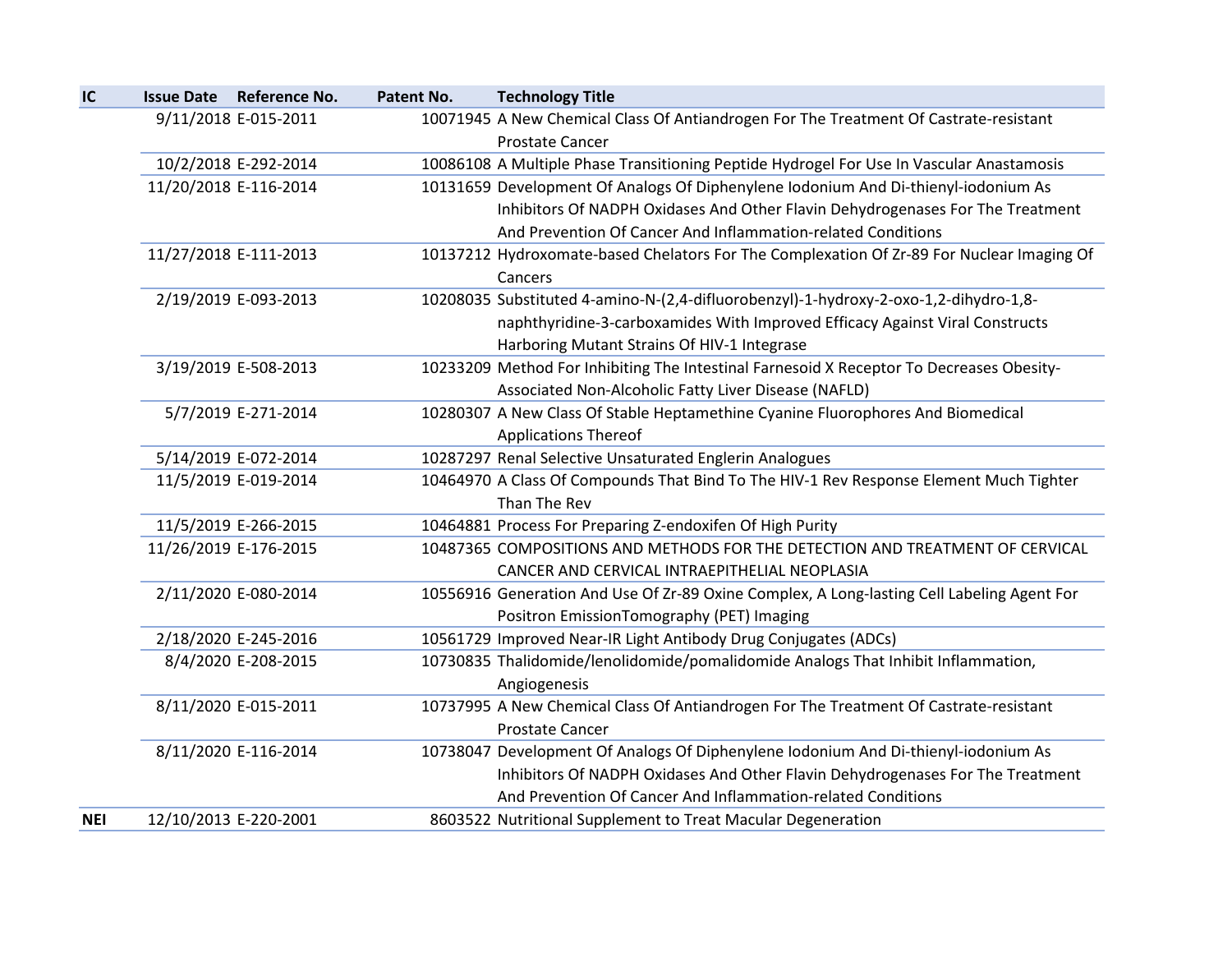| IC           | <b>Issue Date</b>     | <b>Reference No.</b>  | Patent No. | <b>Technology Title</b>                                                                       |
|--------------|-----------------------|-----------------------|------------|-----------------------------------------------------------------------------------------------|
| <b>NHGRI</b> | 11/23/2010 E-055-2005 |                       |            | 7838531 Methods And Use Of Farnesyl Transferase Inhibitors (FTIs) For Laminopathies, Cellular |
|              |                       |                       |            | Aging, And Artherosclerosis                                                                   |
|              |                       | 4/2/2013 E-217-2007   |            | 8410063 Provision Of The Neutral Sugar N-acetyl Nammosamine (ManNAc) For Increased            |
|              |                       |                       |            | <b>Intracellular Production Of Sialic Acids</b>                                               |
|              |                       | 9/9/2014 E-055-2005   |            | 8828356 Methods And Use Of Farnesyl Transferase Inhibitors (FTIs) For Laminopathies, Cellular |
|              |                       |                       |            | Aging, And Artherosclerosis                                                                   |
|              |                       | 8/4/2015 E-217-2007   |            | 9095597 Provision Of The Neutral Sugar N-acetyl Nammosamine (ManNAc) For Increased            |
|              |                       |                       |            | <b>Intracellular Production Of Sialic Acids</b>                                               |
|              |                       | 9/20/2016 E-060-2011  |            | 9446048 Novel Compounds For A New Targeted Therapy To Treat Leukemia                          |
|              |                       | 7/2/2019 E-217-2007   |            | 10335426 Provision Of The Neutral Sugar N-acetyl Nammosamine (ManNAc) For Increased           |
|              |                       |                       |            | <b>Intracellular Production Of Sialic Acids</b>                                               |
| <b>NHLBI</b> |                       | 12/27/2011 E-167-2008 |            | 8085041 A Three Point Method For Fast And Robust Magnetic Field Mapping                       |
|              |                       | 8/27/2013 E-291-2009  |            | 8518968 A Class Hydrazone And Diacyl Hydrazine ERAD Inhibitors Are Highly Active Against      |
|              |                       |                       |            | Hematologic Tumor Cells Including Cells Resistant To The Proteasome Inhibitor                 |
|              |                       |                       |            | Bortezomib                                                                                    |
|              |                       | 10/1/2013 E-253-2009  |            | 8547533 Labels For Superresolution Microscopy Using The STAQ Concept (Superresolution Via     |
|              |                       |                       |            | <b>Transiently Activated Quenchers)</b>                                                       |
|              |                       | 1/28/2014 E-208-2007  |            | 8637560 Eeyarestatin Is A Deubiquination Inhibitor That Is Highly Active Against Hematologic  |
|              |                       |                       |            | Tumor Cells Including Cells Resistant To The Proteasome Inhibitor Bortezomib                  |
|              |                       | 1/6/2015 E-254-2003   |            | 8927030 Treatment Of Specific Cardiovascular Conditions Using Nitrite Therapy                 |
|              |                       | 3/1/2016 E-253-2009   |            | 9273089 Labels For Superresolution Microscopy Using The STAQ Concept (Superresolution Via     |
|              |                       |                       |            | <b>Transiently Activated Quenchers)</b>                                                       |
|              |                       | 7/12/2016 E-254-2003  |            | 9387224 Treatment Of Specific Cardiovascular Conditions Using Nitrite Therapy                 |
|              |                       | 6/13/2017 E-254-2003  |            | 9675637 Treatment Of Specific Cardiovascular Conditions Using Nitrite Therapy                 |
|              |                       | 7/11/2017 E-254-2003  |            | 9700578 Treatment Of Specific Cardiovascular Conditions Using Nitrite Therapy                 |
| <b>NIA</b>   |                       | 12/26/2006 E-141-2000 |            | 7153882 Agents Useful For Reducing Amyloid Precursor Protein And Treating Dementia And        |
|              |                       |                       |            | Methods of Use Thereof                                                                        |
|              |                       | 7/5/2011 E-189-2003   |            | 7973057 Thiothalidomides: Novel Isoteric Analogues Of Thalidomide With Enhanced TNF-a         |
|              |                       |                       |            | <b>Inhibitory Activity</b>                                                                    |
|              |                       | 4/22/2014 E-205-2006  |            | 8703826 Preparation Of R, R-fenoterol And R, R-fenoterol Analogues And Their Use In           |
|              |                       |                       |            | <b>Congestive Heart Failure</b>                                                               |
|              |                       | 1/6/2015 E-045-2012   |            | 8927725 THIO ANALOGS OF LENALIDOMIDE                                                          |
|              |                       |                       |            |                                                                                               |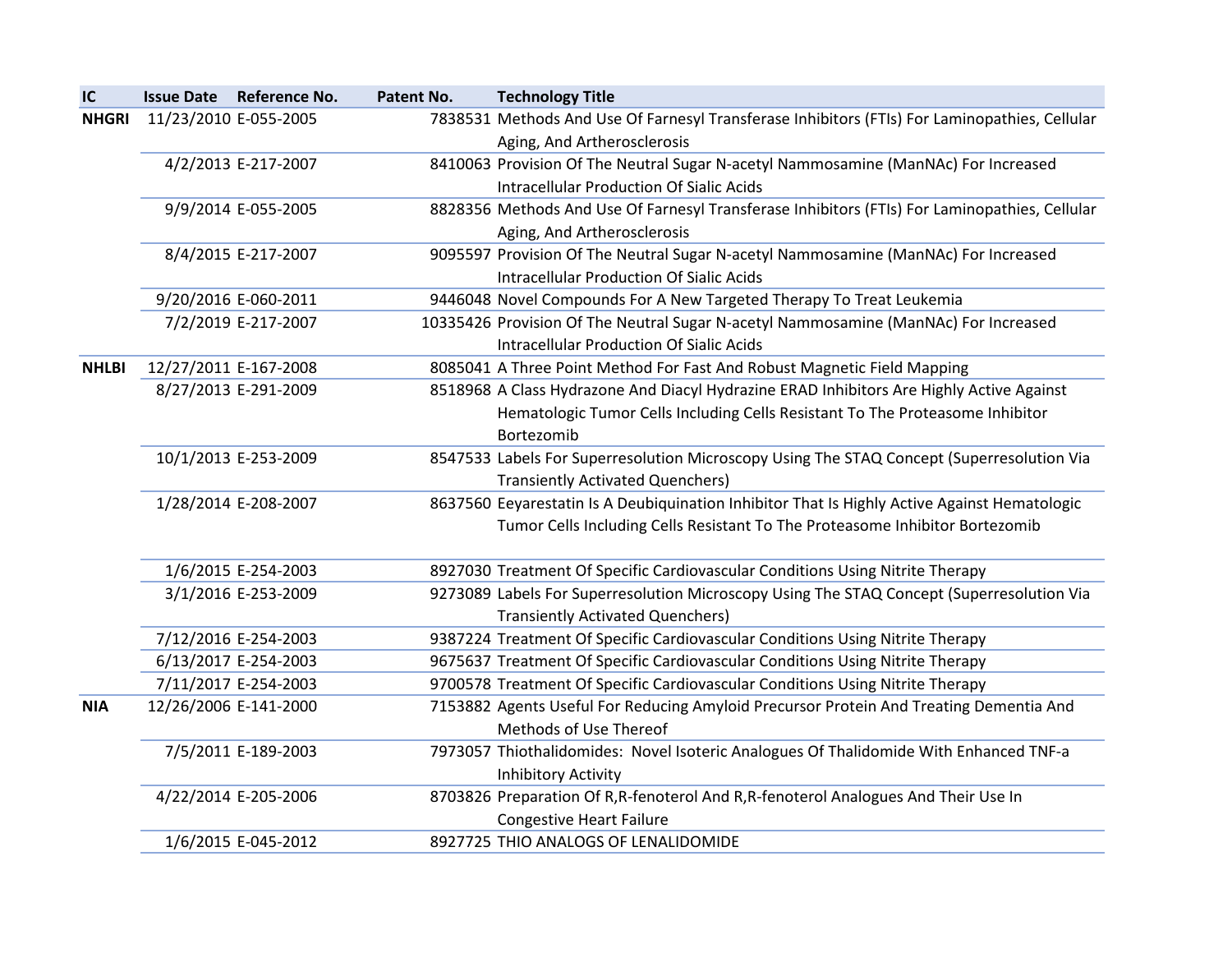| IC           | <b>Issue Date Reference No.</b> | Patent No. | <b>Technology Title</b>                                                                    |
|--------------|---------------------------------|------------|--------------------------------------------------------------------------------------------|
|              | 7/21/2015 E-045-2012            |            | 9084783 THIO ANALOGS OF LENALIDOMIDE                                                       |
|              | 11/15/2016 E-013-2010           |            | 9492405 THE USE OF FENOTEROL AND FENOTEROL ANALOGUES IN THE TREATMENT OF                   |
|              |                                 |            | GLIOBLASTOMAS AND ASTROCYTOMAS                                                             |
|              | 12/20/2016 E-205-2006           |            | 9522871 Preparation Of R, R-fenoterol And R, R-fenoterol Analogues And Their Use In        |
|              |                                 |            | <b>Congestive Heart Failure</b>                                                            |
|              | 4/18/2017 E-045-2012            |            | 9623020 THIO ANALOGS OF LENALIDOMIDE                                                       |
|              | 5/16/2017 E-092-2011            |            | 9650352 The Use Of (2S,6S)-hydroxynorketamine And Other Hydroxylated Metabolites Of (R,S)- |
|              |                                 |            | ketamine In The Treatment Of Depression                                                    |
|              | 1/16/2018 E-092-2011            |            | 9867830 The Use Of (2S,6S)-hydroxynorketamine And Other Hydroxylated Metabolites Of (R,S)- |
|              |                                 |            | ketamine In The Treatment Of Depression                                                    |
|              | 3/6/2018 E-205-2006             |            | 9908841 Preparation Of R, R-fenoterol And R, R-fenoterol Analogues And Their Use In        |
|              |                                 |            | <b>Congestive Heart Failure</b>                                                            |
|              | 11/20/2018 E-013-2010           |            | 10130594 THE USE OF FENOTEROL AND FENOTEROL ANALOGUES IN THE TREATMENT OF                  |
|              |                                 |            | GLIOBLASTOMAS AND ASTROCYTOMAS                                                             |
|              | 11/20/2018 E-139-2012           |            | 10130593 (R,R')-4'-methoxy-1-naphthylfenoterol (MNF) For The Treatment Of Glioblastomas    |
|              |                                 |            | And Hepatocellular Carcinomas                                                              |
|              | 3/5/2019 E-045-2012             |            | 10220028 THIO ANALOGS OF LENALIDOMIDE                                                      |
|              | 6/4/2019 E-205-2006             |            | 10308591 Preparation Of R, R-fenoterol And R, R-fenoterol Analogues And Their Use In       |
|              |                                 |            | <b>Congestive Heart Failure</b>                                                            |
|              | 11/26/2019 E-139-2012           |            | 10485771 (R,R')-4'-methoxy-1-naphthylfenoterol (MNF) For The Treatment Of Glioblastomas    |
|              |                                 |            | And Hepatocellular Carcinomas                                                              |
|              | 2/18/2020 E-205-2006            |            | 10562843 Preparation Of R, R-fenoterol And R, R-fenoterol Analogues And Their Use In       |
|              |                                 |            | <b>Congestive Heart Failure</b>                                                            |
|              | 4/14/2020 E-013-2010            |            | 10617654 THE USE OF FENOTEROL AND FENOTEROL ANALOGUES IN THE TREATMENT OF                  |
|              |                                 |            | GLIOBLASTOMAS AND ASTROCYTOMAS                                                             |
|              | 9/15/2020 E-139-2012            |            | 10772849 (R,R')-4'-methoxy-1-naphthylfenoterol (MNF) For The Treatment Of Glioblastomas    |
|              |                                 |            | And Hepatocellular Carcinomas                                                              |
| <b>NIAAA</b> | 2/4/2014 E-060-2010             |            | 8642654 Hydroxybutyrate Ester And Medical Use Thereof                                      |
|              | 5/19/2015 E-061-2010            |            | 9034613 Enantioselective Synthesis Of A Hydroxylbutyate Ester                              |
|              | 2/28/2017 E-258-2012            |            | 9579302 Ketone Bodies To Protect Tissues From Damage By Ionizing Radiation                 |
|              | 9/19/2017 E-282-2012            |            | 9765031 Novel Peripherally Restricted CB1 Receptor Inverse Agonists For The Treatment Of   |
|              |                                 |            | <b>Diabetes And Obesity</b>                                                                |
|              | 6/25/2019 E-140-2014            |            | 10329259 Peripherally Restricted 4,5-Dihydro-1H-Pyrazole Derivatives                       |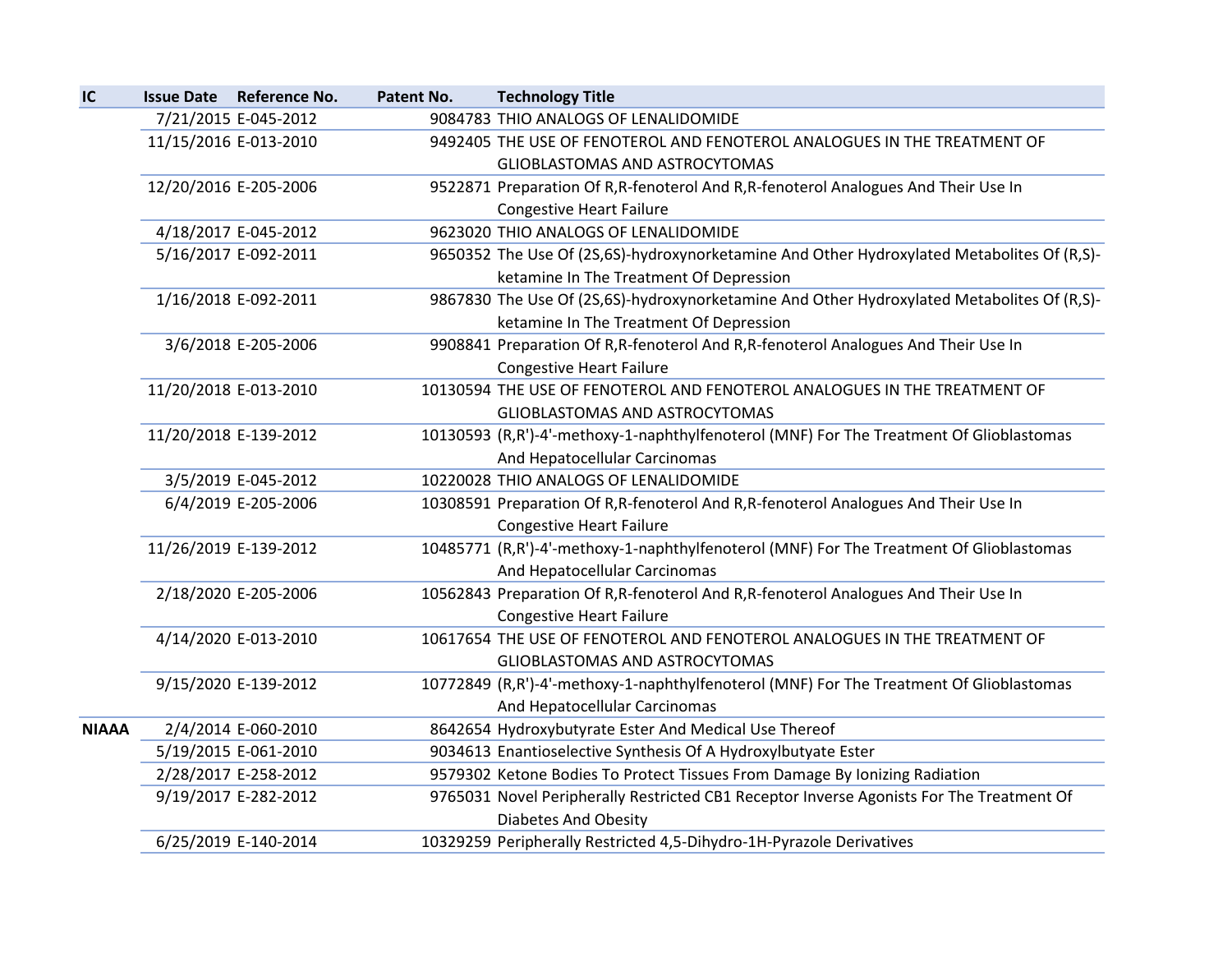| IC           | <b>Issue Date Reference No.</b> | Patent No. | <b>Technology Title</b>                                                                   |
|--------------|---------------------------------|------------|-------------------------------------------------------------------------------------------|
|              | 1/14/2020 E-210-2012            |            | 10531803 Intralipid As A Contrast Agent To Enhance Subsurface Blood Flow Imaging          |
|              | 6/16/2020 E-282-2012            |            | 10683270 Novel Peripherally Restricted CB1 Receptor Inverse Agonists For The Treatment Of |
|              |                                 |            | <b>Diabetes And Obesity</b>                                                               |
|              | 9/29/2020 E-282-2012            |            | 10787419 Novel Peripherally Restricted CB1 Receptor Inverse Agonists For The Treatment Of |
|              |                                 |            | <b>Diabetes And Obesity</b>                                                               |
| <b>NIAID</b> | 10/4/2005 E-031-2004            |            | 6951961 Methods Of Use And Compositions For The Diagnosis And Treatment Of Infectious     |
|              |                                 |            | <b>Disease</b>                                                                            |
|              | 11/30/2010 E-031-2004           |            | 7842729 Anti-Tubercular Drug: Compositions And Methods                                    |
|              | 12/20/2011 E-051-2002           |            | 8080554 Method of Controlling Inflammation                                                |
|              | 7/10/2012 E-109-2007            |            | 8216788 Highly Sensitive Detection Of Infectious Prion Protein By Seeded Conversion Of    |
|              |                                 |            | <b>Recombinant Prion Protein</b>                                                          |
|              | 9/18/2012 E-031-2004            |            | 8268894 Anti-Tubercular Drug: Compositions And Methods                                    |
|              | 6/4/2013 E-270-2004             |            | 8455437 Oxygenation Inhibits The Phsiological Tissue-protecting Mechanism And Thereby     |
|              |                                 |            | Exacerbates Acute Inflammatory Lung Injury                                                |
|              | 12/31/2013 E-202-2008           |            | 8618090 Plasmodial Surface Anion Channel Antagonists As Lead Molecules For Antimalarial   |
|              |                                 |            | Drug Development                                                                          |
|              | 5/6/2014 E-051-2002             |            | 8716301 Method of Controlling Inflammation                                                |
|              | 10/28/2014 E-184-2010           |            | 8871789 Use Of Dimethyloxalylglycine (N-methoxyoxoacetyl-glycine Methyl Ester, "DMOG")    |
|              |                                 |            | And Analogs As Inhibitors For Depletion Of The JMJD Family Of Enzymes To Prevent          |
|              |                                 |            | Herpes Simplex Virus Infections And Reactivation From Latency                             |
|              | 4/12/2016 E-238-2012            |            | 9309237 HIV Inhibitors                                                                    |
|              | 4/26/2016 E-145-2011            |            | 9320786 The Plasmodial Surface Anion Channel As A Target For Antimalarial Therapy         |
|              | 7/19/2016 E-202-2008            |            | 9394316 Plasmodial Surface Anion Channel Antagonists As Lead Molecules For Antimalarial   |
|              |                                 |            | Drug Development                                                                          |
|              | 8/16/2016 E-051-2002            |            | 9415105 Method of Controlling Inflammation                                                |
|              | 11/7/2017 E-145-2011            |            | 9808458 The Plasmodial Surface Anion Channel As A Target For Antimalarial Therapy         |
|              | 5/22/2018 E-202-2008            |            | 9974796 Plasmodial Surface Anion Channel Antagonists As Lead Molecules For Antimalarial   |
|              |                                 |            | Drug Development                                                                          |
|              | 4/23/2019 E-145-2011            |            | 10265313 The Plasmodial Surface Anion Channel As A Target For Antimalarial Therapy        |
|              | 6/11/2019 E-051-2002            |            | 10314908 Method of Controlling Inflammation                                               |
| <b>NIAMS</b> | 3/18/2014 E-011-2005            |            | 8673333 Cross-linked Polymer Matrices, And Methods Of Making And Using Same               |
| <b>NIBIB</b> | 2/27/2018 E-167-2014            |            | 9903868 Gold Nanoparticle (AuNP)-based Colorimetric Assay For Ultrasensitive Detection Of |
|              |                                 |            | <b>Biomarkers</b>                                                                         |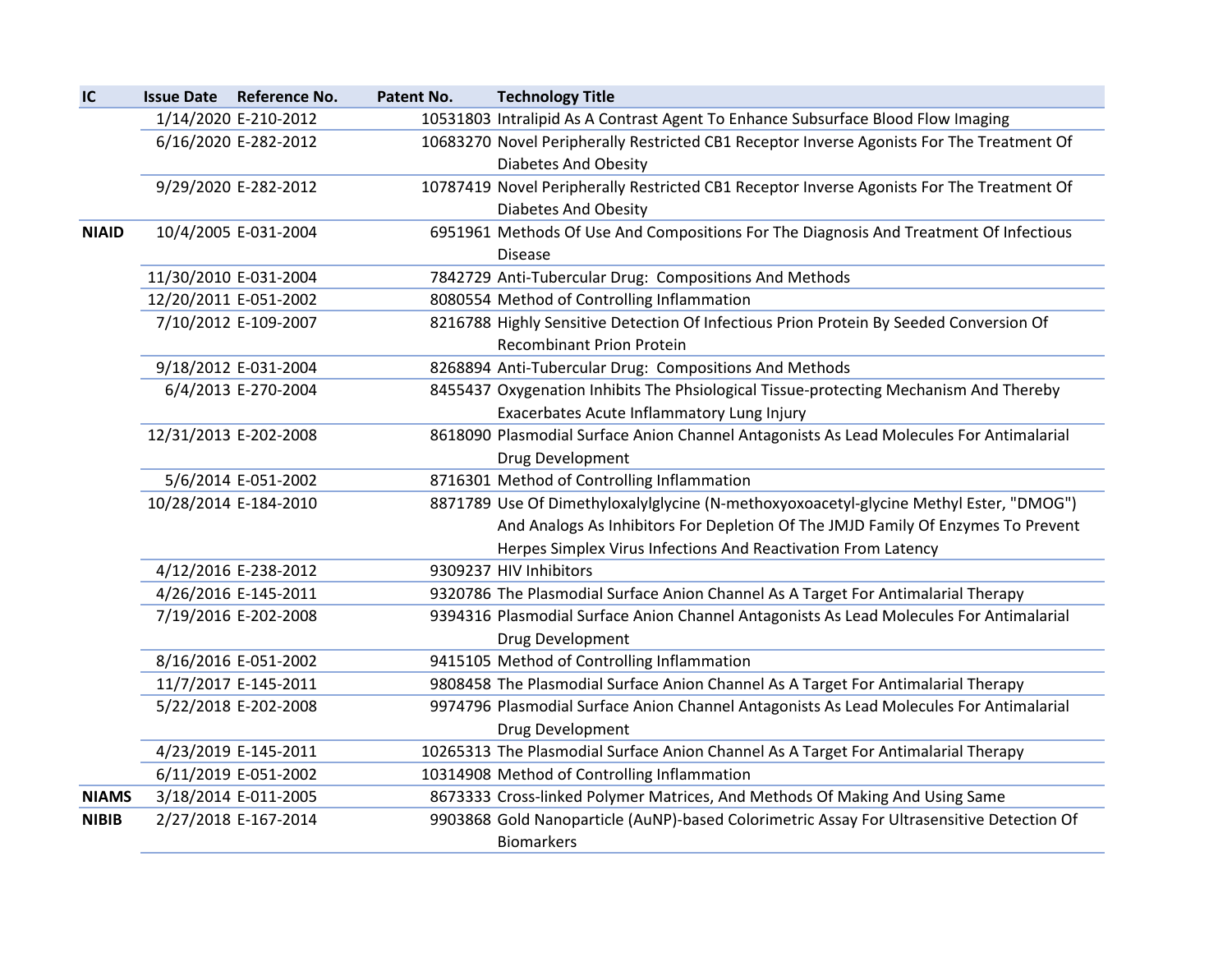| IC           | <b>Issue Date Reference No.</b> | Patent No. | <b>Technology Title</b>                                                                    |
|--------------|---------------------------------|------------|--------------------------------------------------------------------------------------------|
|              | 5/22/2018 E-314-2013            |            | 9974868 Non-spherical Iron Oxide Nanoparticles As High-Performance T2 Contrast Agents For  |
|              |                                 |            | <b>Magnetic Resonance Imaging</b>                                                          |
|              | 4/16/2019 E-099-2015            |            | 10258701 Labeled Evans Blue Dye Derivative For In Vivo Serum Albumin Labeling              |
|              | 5/12/2020 E-079-2011            |            | 10646591 Fast Acting Molecular Beacon For Imaging Protease Activity And Uses Thereof       |
|              | 7/14/2020 E-143-2015            |            | 10709790 Chemical Conjugation Of Evans Blue Derivatives: A Strategy To Develop Long Acting |
|              |                                 |            | Therapeutics Through Albumin Binding                                                       |
| <b>NICHD</b> | 10/26/2010 E-181-2004           |            | 7820642 Preparation And Use Of Androgenic Compounds                                        |
|              | 10/30/2012 E-057-2008           |            | 8299050 Use Of The Selective Progesterone Receptor Modulator CDB-2914 For Treating         |
|              |                                 |            | Uterine Leiomyomata And Stopping Bleeding In Patients Afflicted With Uterine               |
|              |                                 |            | Leiomyomata                                                                                |
|              | 10/15/2013 E-206-2007           |            | 8557844 Treatment Of Smith-Lemli-Opitz Syndrome (SLOS)                                     |
|              | 5/13/2014 E-057-2008            |            | 8722653 Use Of The Selective Progesterone Receptor Modulator CDB-2914 For Treating         |
|              |                                 |            | Uterine Leiomyomata And Stopping Bleeding In Patients Afflicted With Uterine               |
|              |                                 |            | Leiomyomata                                                                                |
|              | 11/18/2014 E-247-2009           |            | 8889101 Dendrimer Based Nanodevices For Therapeutic And Imaging Purposes                   |
|              | 2/3/2015 E-124-2008             |            | 8946243 Anti-HIV Activity Of Newly-synthesized Monophosphorylated Acyclovir-based          |
|              |                                 |            | Compounds                                                                                  |
|              | 11/10/2015 E-057-2008           |            | 9180133 Use Of The Selective Progesterone Receptor Modulator CDB-2914 For Treating         |
|              |                                 |            | Uterine Leiomyomata And Stopping Bleeding In Patients Afflicted With Uterine               |
|              |                                 |            | Leiomyomata                                                                                |
|              | 8/30/2016 E-206-2007            |            | 9428541 Treatment Of Smith-Lemli-Opitz Syndrome (SLOS)                                     |
|              | 12/27/2016 E-042-2013           |            | 9526794 Injectable Dendrimer Hydrogel Nanoparticles                                        |
|              | 6/20/2017 E-057-2008            |            | 9682088 Use Of The Selective Progesterone Receptor Modulator CDB-2914 For Treating         |
|              |                                 |            | Uterine Leiomyomata And Stopping Bleeding In Patients Afflicted With Uterine               |
|              |                                 |            | Leiomyomata                                                                                |
|              | 2/18/2020 E-247-2009            |            | 10561673 Dendrimer Based Nanodevices For Therapeutic And Imaging Purposes                  |
| <b>NIDA</b>  | 6/1/2010 E-269-2006             |            | 7728001 Opioid Receptor Ligands And Methods For Their Preparation                          |
|              | 6/10/2014 E-128-2006            |            | 8748608 4-Phenylpiperazine Derivatives With Functionalized Linkers As Dopamine D3 Receptor |
|              |                                 |            | Selective Ligands With Drug Abuse Therapeutic Potential                                    |
|              | 4/11/2017 E-221-2010            |            | 9617229 Phenylmorpholines And Analogues Thereof                                            |
|              | 1/9/2018 E-073-2013             |            | 9862679 Phenyl-substituted Thioacetimide And Sulfinylacetamide Modafinil Derivatives As    |
|              |                                 |            | Monamine Transport Inhibitors: Preparation And Use In The Treatment Of CNS                 |
|              |                                 |            | <b>Disorders</b>                                                                           |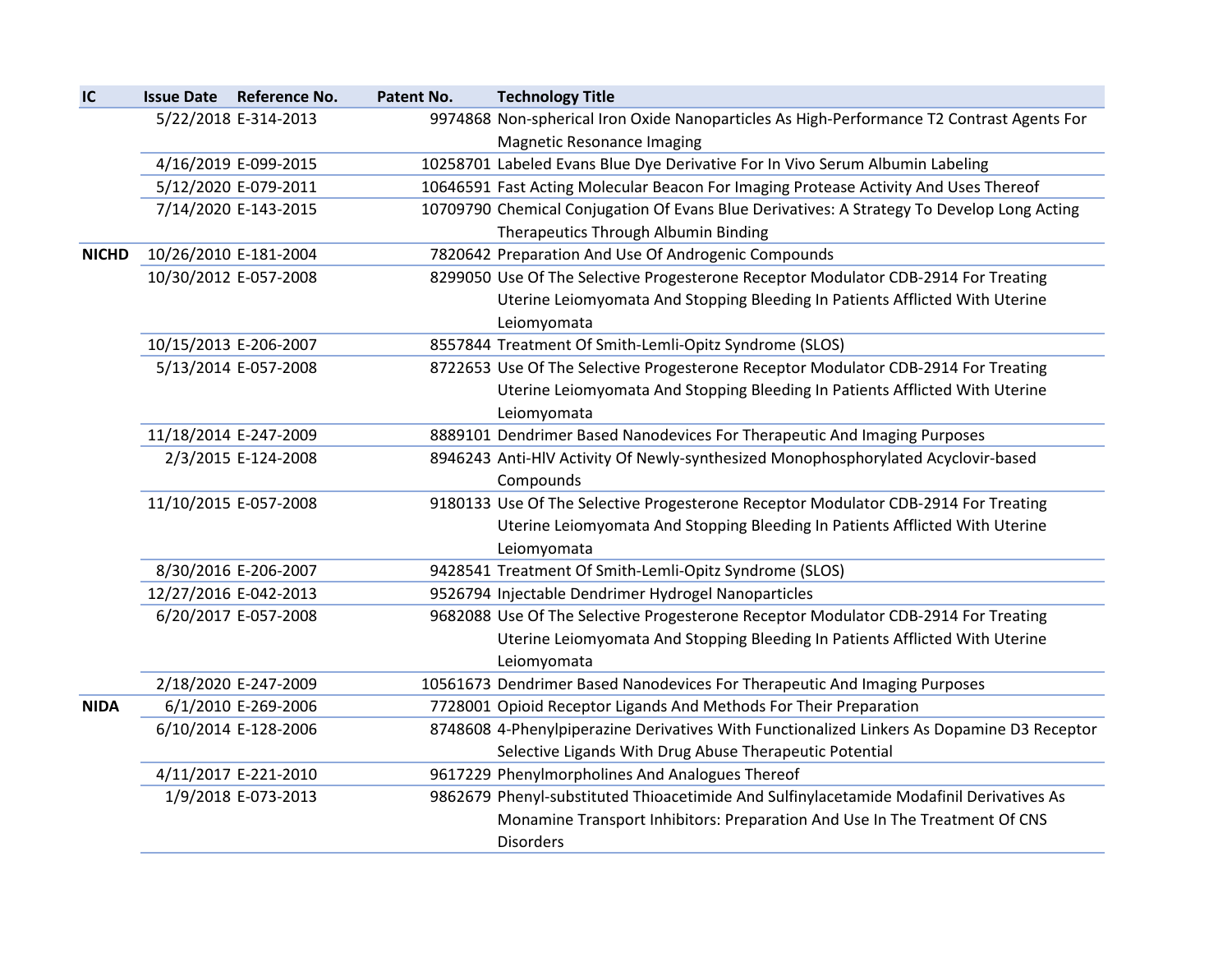| IC           | <b>Issue Date Reference No.</b> | Patent No. | <b>Technology Title</b>                                                                  |
|--------------|---------------------------------|------------|------------------------------------------------------------------------------------------|
|              | 3/17/2020 E-073-2013            |            | 10590074 Phenyl-substituted Thioacetimide And Sulfinylacetamide Modafinil Derivatives As |
|              |                                 |            | Monamine Transport Inhibitors: Preparation And Use In The Treatment Of CNS               |
|              |                                 |            | <b>Disorders</b>                                                                         |
| <b>NIDCR</b> | 11/1/2011 E-001-2008            |            | 8048641 Micropatterning Of Extracellular Matrix Proteins Using Microphoto-ablation Of    |
|              |                                 |            | Poly(vinyl Alcohol) (PVA) Monolayers                                                     |
|              | 12/30/2014 E-038-2013           |            | 8921340 SYNTHETIC TRITERPENOIDS AND TRICYCLIC-BIS-ENONES FOR USE IN STIMULATING          |
|              |                                 |            | <b>BONE AND CARTILAGE GROWTH</b>                                                         |
|              | 3/8/2016 E-257-2012             |            | 9278090 MTOR Inhibition Prevents Epithelial Stem Cell Senescence And Protects From       |
|              |                                 |            | <b>Radiation-induced Mucositis</b>                                                       |
| <b>NIDDK</b> | 4/3/2007 E-171-2003             |            | 7199127 Adenosine Derivatives As A3 Receptor Agonists                                    |
|              | 5/5/2009 E-329-2000             |            | 7528274 Novel Acythiol Compositions And Methods of Making and Using Them                 |
|              | 1/5/2010 E-146-2001             |            | 7642280 Novel Bromotyrosine-derived Alkaloids That Inhibit The Enzyme Mycothiol Amidase  |
|              | 2/22/2011 E-264-2003            |            | 7893094 Pyridinium Compounds To Treat Cystic Fibrosis And Other IL-8 Dependent Disorders |
|              | 12/13/2011 E-329-2000           |            | 8076372 Novel Acythiol Compositions And Methods of Making and Using Them                 |
|              | 4/16/2013 E-091-2006            |            | 8420664 Allosteric Enhancers Of The A3 Adenosine Receptor                                |
|              | 5/27/2014 E-140-2008            |            | 8735407 Design Of (N)-Methanocarba Adenosine 5'Uronamides As Species-Independent A3      |
|              |                                 |            | <b>Receptor-Selective Agonists</b>                                                       |
|              | 6/3/2014 E-284-2008             |            | 8741259 Low Molecular Weight Thyroid Stimulating Hormone Receptor Agonists               |
|              | 9/2/2014 E-102-2011             |            | 8822434 (N)-Methanocarba Phosphonate Analogues Of 5'-AMP As Cardioprotective Agents      |
|              | 12/23/2014 E-140-2008           |            | 8916570 Structure-Based Design Of A3 Adenosine Receptor-Selective 2-Arylethynyl (N)-     |
|              |                                 |            | Methanocarba Nucleosides                                                                 |
|              | 4/28/2015 E-109-2006            |            | 9018371 Novel, Potent And Selective A3 Adenosine Receptor Antagonists                    |
|              | 10/13/2015 E-308-2006           |            | 9156778 Cross-Coupled Peptide Nucleic Acids For Detection Of Nucleic Acids Of Pathogens  |
|              | 11/10/2015 E-285-2008           |            | 9181253 Truncated (N)-Methanocarba Nucleosides As Al Adenosine Receptor Agonists And     |
|              |                                 |            | Partial Agonists: Receptor Docking And Potent Anticonvulsant Activity                    |
|              | 11/17/2015 E-284-2008           |            | 9187457 Low Molecular Weight Thyroid Stimulating Hormone Receptor Agonists               |
|              | 3/29/2016 E-284-2008            |            | 9296729 Low Molecular Weight Thyroid Stimulating Hormone Receptor Agonists               |
|              | 4/5/2016 E-102-2011             |            | 9303053 (N)-Methanocarba Phosphonate Analogues Of 5'-AMP As Cardioprotective Agents      |
|              | 5/3/2016 E-091-2006             |            | 9326978 Allosteric Enhancers Of The A3 Adenosine Receptor                                |
|              | 10/4/2016 E-284-2008            |            | 9458141 Low Molecular Weight Thyroid Stimulating Hormone Receptor Agonists               |
|              | 12/27/2016 E-102-2011           |            | 9526739 (N)-Methanocarba Phosphonate Analogues Of 5'-AMP As Cardioprotective Agents      |